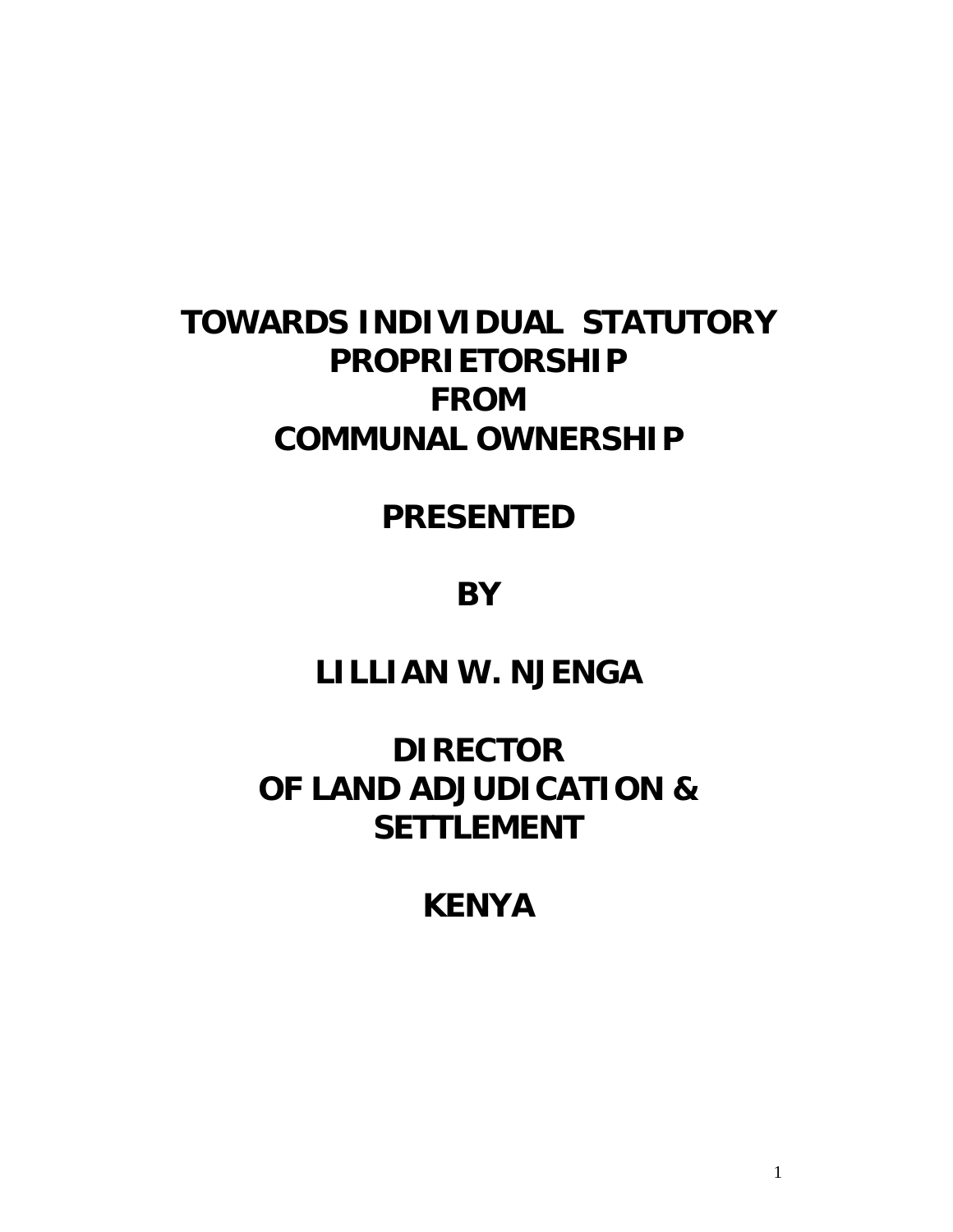## **THE LAND ADJUDICATION PROGRAMME**

## **1.0 INTRODUCTION**

**"Our greatest asset in Kenya is our land. This is the heritage we received from our forefathers. In land lies our salvation and survival. It is in this knowledge that we fought for the freedom of our country. Whatever our plans for the future, they must spring from a resolve to put to maximum production our land, however small the acreage we may possess"** 

Those words are taken from the Late President Jomo Kenyatta's stirring **"Back to Land"** speech, in September 1964.

The Land Reform Programme towards registration of individual title in land held under customary law started in 1956 with the introduction of the Land Consolidation process. Policy is guided by three statutes:-

- **The Land Consolidation Act, Chapter 283.**
- **The Land Adjudication Act, Chapter 284.**
- **The Land (Group Representatives) Act, Chapter 287**

The above statutes operate within Trust Land areas where land belongs to the Local Communities but is vested in the respective County Councils (Locals Authorities).

## **1.1 HISTORICAL PERSPECTIVE**

By the end of the Second World War, i.e around 1948 there had developed a general feeling towards individual ownership of Land by Africans.

In October, 1953 Mr Swynnerton presented a Paper to the Kenya Government known as the "Swynnerton Plan" titled 'Plan to intensify the development of African Agriculture in Kenya". The paper emphasized on provision of security of Tenure to the African in order to provide sound agricultural development and the need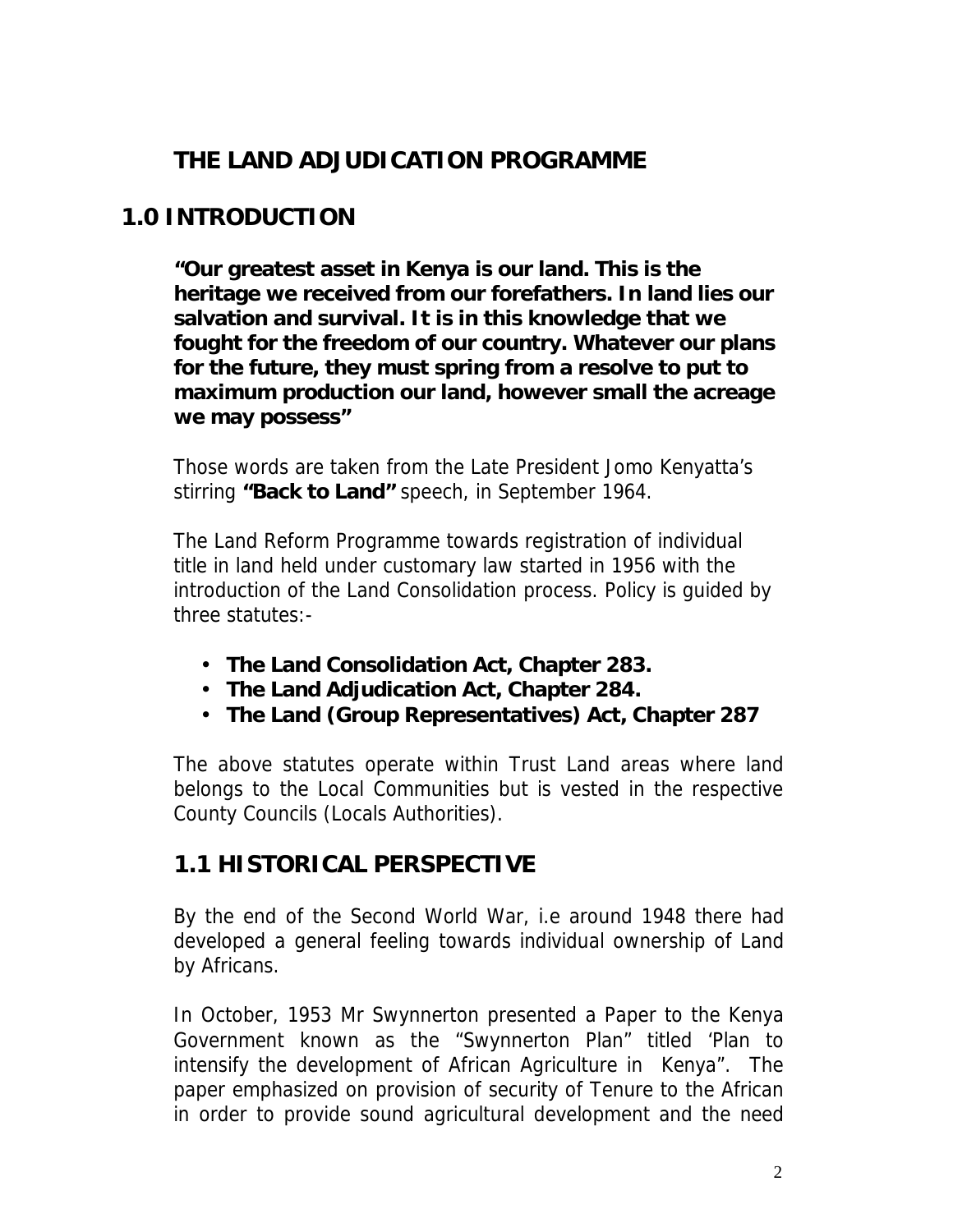for a sound system of Land Tenure. This would avail to the African indefeasible Title to be offered as security against financial credit.

The East African Royal Commission highlighted the barrier to Economic and Agricultural growth created by the customary tenure and emphasized the need for a policy towards individualization of land ownership.

Similarly, the Arusha Conference held in February, 1956, encouraged Governments to individualise Land Tenure where "conditions are ripe for it."

The Kenya Government accepted the general recommendations of the East African Royal Commission in this matter and made a policy announcement on 20<sup>th</sup> June, 1956 thus:

" It is the Policy of the Government to encourage the emergence of individual Land Tenure amongst Africans where conditions are ripe for it, and, in due course, to institute a system of registration of negotiable title."

This is the stage that clearly set the drive to establish individual tenure.

## **2.0 THE SCOPE:**

#### **2.1 Legal Framework**

The Kenyan Land Reform programme was hence started by the Colonial Government and the **Land Consolidation Act Chapter 283 Laws of Kenya,**was enacted by Parliament commencing 28th July, 1959.

#### **2.2. Areas under Land Consolidation**

The core of the land consolidation programme was Central Province where registration was completed under this Act. Application of this Act was also extended to Western Province, Baringo, Taita Taveta and the Greater Meru District. At the moment, land consolidation is restricted to Meru North District where sections commenced in 1966 are yet to be registered.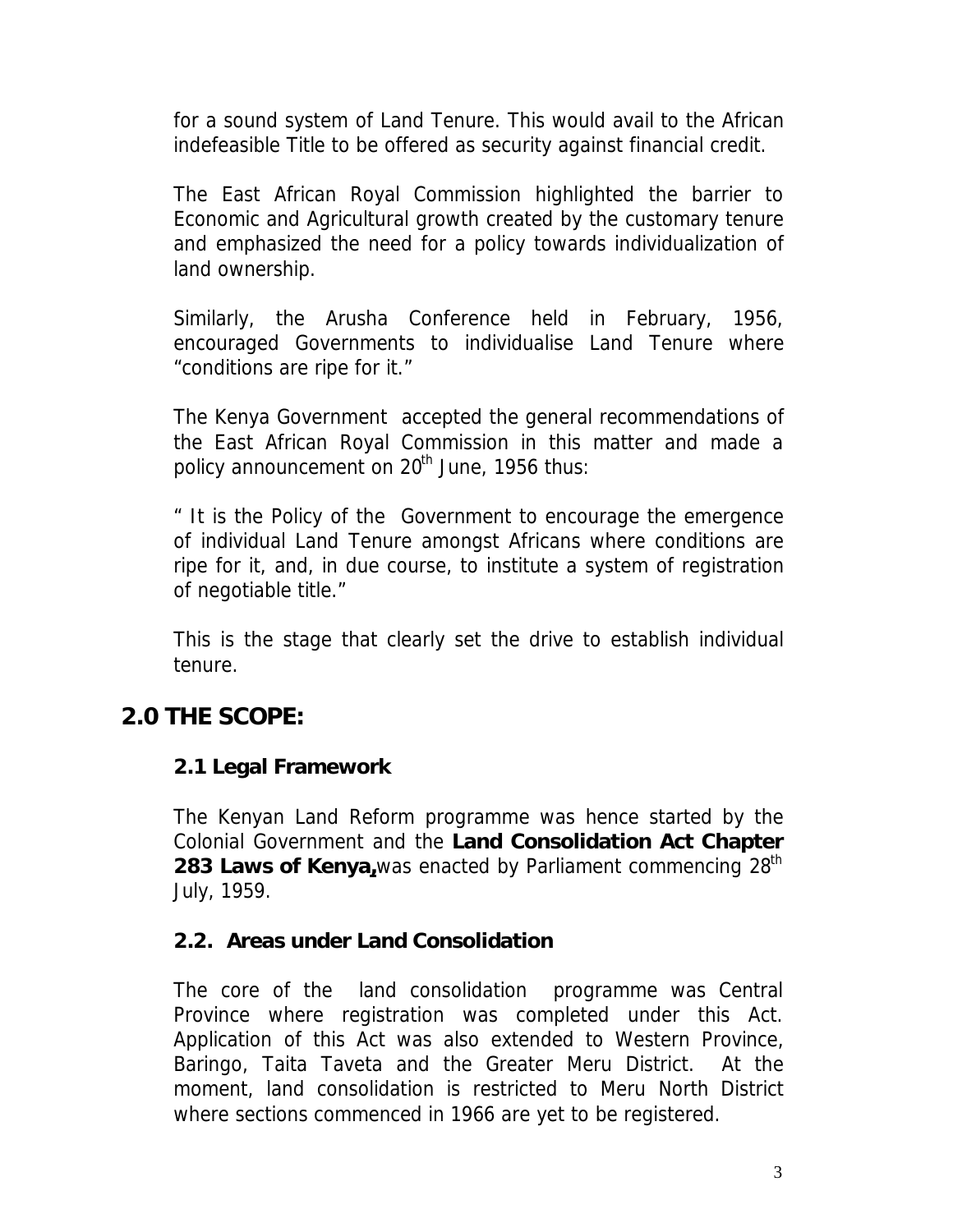#### **2.3 Land Consolidation Process**

Land consolidation process involves amalgamation of several parcels of land belonging to an individual and their consolidation into one well planned economical unit. The consolidated parcel is thereafter demarcated on the ground. This essentially involves displacement of neighbouring farmers to create room for the larger unit.

The resultant relocation of affected people gave rise to numerous disputes making the process quite unpopular.

Prior to independence, relocation was compulsorily effected. However the situation changed after Independence when people started resisting relocation from their fertile land and areas to which they had ancestral attachment.

In spite of the problems experienced, it was recognized that in the areas where land registration has taken place, there was rapid economic and agricultural growth. This led to a great demand for the process to be extended to other areas of the country.

#### **2.4 Search For Appropriate & Acceptable Process**

In an attempt to mitigate the above cited problems, **The Lawrence Commission** on **Land Consolidation** and **Registration in Kenya** was appointed in 1965 and completed its work in 1966.

The aim of the Commission, which was funded by the British Government, was to make recommendation to the Kenya Government on:

- How to accelerate the programme of Land Consolidation and registration in order to enhance agricultural productivity in the peasant farming areas.
- To establish the extent of resources needed and the level of financing required from the British Government.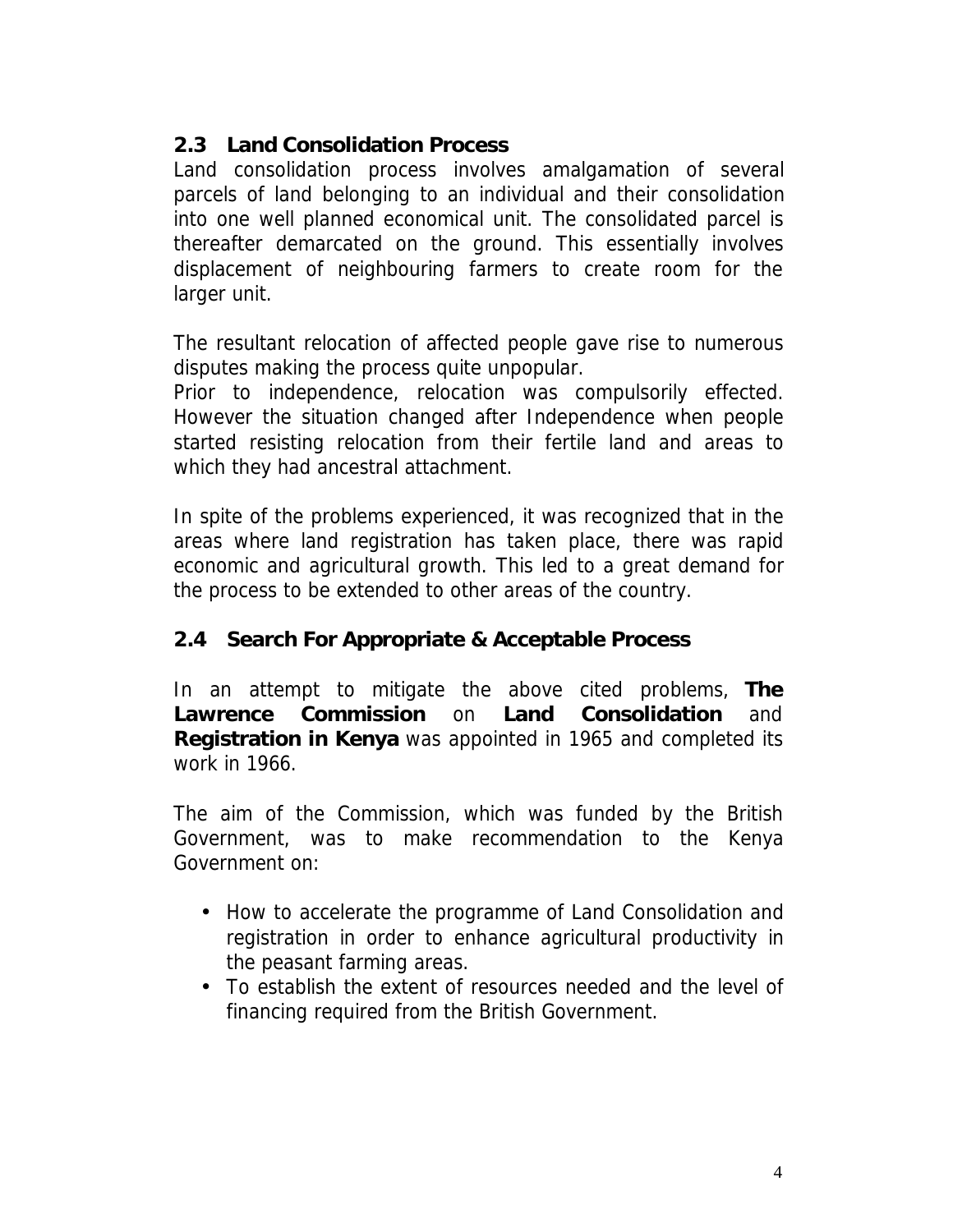#### **2.5 New Approach towards Registration**

The Lawrence Commission made several recommendations, one of them being the enactment of a new Land Adjudication Act for application elsewhere in Kenya where conditions did not warrant consolidation of parcels of land. It was noted, however, that this could only be done in areas where the local communities had changed their attitude towards land ownership i.e. individualized tenure as opposed to customary communal ownership.

The above recommendation was the reason for Parliament enacting **The Land Adjudication Act Chapter 284 .** This new statute became effective commencing  $28<sup>th</sup>$  June, 1968. The new statute also provided for registration of land to groups of people who elected to be recognized as such.

## **2.6 Statutory Ownership By Groups**

At the same time it was recognized that land registration was necessary in range areas to provide for improved livestock husbandry among the pastoralist communities. It was clear however that individual ownership may not be appropriate given environmental conditions and also the close-knit nature of pastoralist communities. To this end, The Land (Group Representatives) Act, Chapter 287 was enacted commencing 28<sup>th</sup> June 1968.

## **3.0 LAND ADJUDICATION**

#### **3.1 Ascertainment and Recording of Land Claims**

The Legal Statutes cited above provide for the process through which existing land rights and interests are ascertained and recorded in a register for eventual registration and issuance of title. Land whose ownership has been confirmed though the above process is titled through the Registered Land Act, Chapter 300.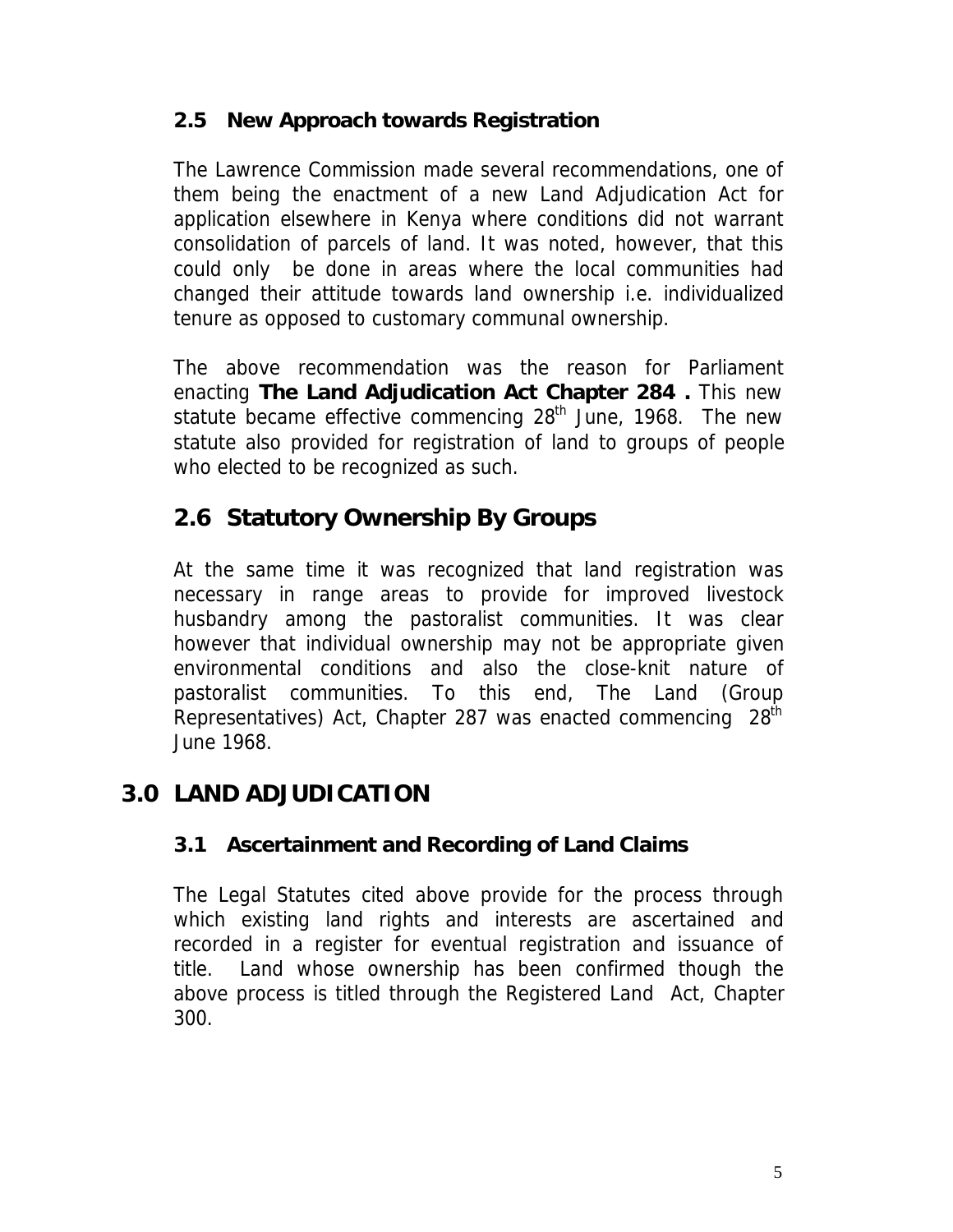#### **3.2 Facilitative Process**

It is worth pointing out that the process of the land Adjudication does not legally confer title or ownership of the land to the individual. It is a process towards registration of land to the person whose existing rights have been recognized and confirmed by being entered in the Land Adjudication Register.

## **4.0 THE PROCESS**

#### **4.1 Nature of Work**

The process of Adjudication and Consolidation is both technical and administrative. Following application of the Act to the adjudication areas by the Minister for Lands and Housing , officials are appointed and the operating units within the area are identified. These units eventually become registration sections.

#### **4.2 Specific Activities**

The technical aspects of adjudication involve demarcation and survey of land. Survey work commences when aerial or base maps relating to the specific section are received from Survey of Kenya. These Preliminary Index Diagrams indicate boundaries of the selected adjudication sections and the permanent features in the area.

#### **4.3 Demarcation, Survey and Preparation of Maps**

It is the responsibility of the technical field staff to locate the area boundaries and the permanent features appearing in the aerial map the ground. This is followed by actual demarcation and survey of parcels of land owned by individuals/institutions. This is fairly simple where there is space population. In densely settled areas, the work becomes complicated and time consuming. This is made worse by aerial photographs that are outdated and therefore do not reflect the actual ground situation.

The technical staff then match the actual land demarcation with the area of the adjudication section. The boundaries of individual parcels are plotted on the PIDs and the parcels are given numbers.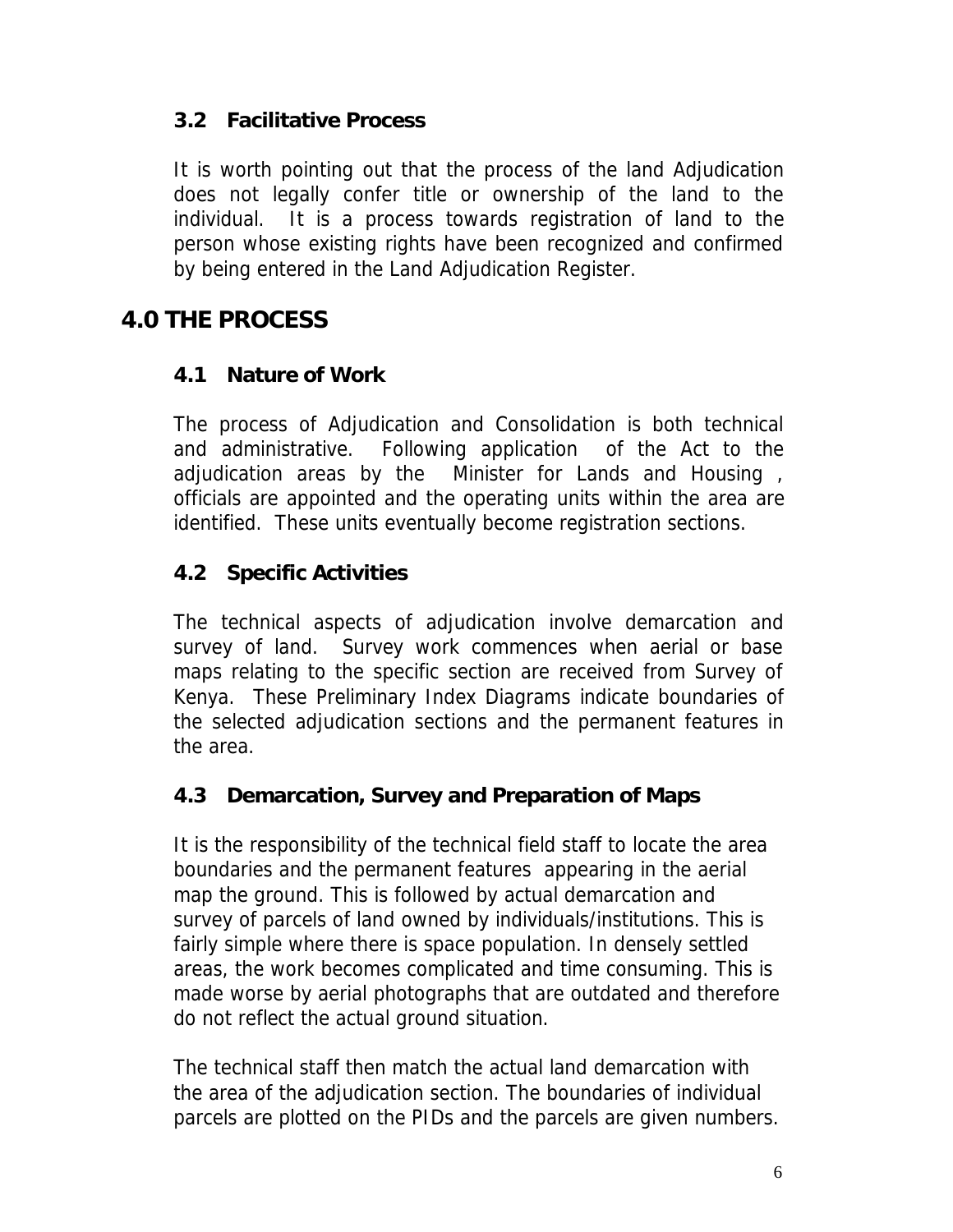## **4.3 Preparation of Adjudication Register**

When the map is completed, the names of the land owners are recorded in the Adjudication Records. It is this Adjudication Record and related map that are known as the Land Adjudication Register. On completion of all technical and administrative work, this Register will be forwarded to the Chief Land Registrar for registration and issuance of title.

#### **4.4 Ascertainment of Land Claims & Arbitration of Disputes**

While the technical work is in progress, disputes normally arise over ownership of land or even over boundaries. These are routinely resolved through arbitration by the various disputes resolution levels recognised by the operating statutes. Currently there is a backing of land disputes standing at 20,500 at various levels. While the Ministry strives to resolve them expeditiously, efficiency in this area is hampered by inadequate resources.

## **5.0 ACHIEVEMENTS**

## **5.1 Status on Titling**

The Programme has thus far facilitated registration of 1,559,479 parcels covering an area of 8.01 Million Hectares.

## **5.2 Land Registered To Groups**

In addition to the above, 387 Group Ranches covering a total of 2,508,390.0 Hectares have been incorporated in 15 districts. Some have since subdivided their registered land to individual members.

## **5.3 On-going Programme**

Currently there are over 500 adjudication sections in 35 districts various stages of implementation.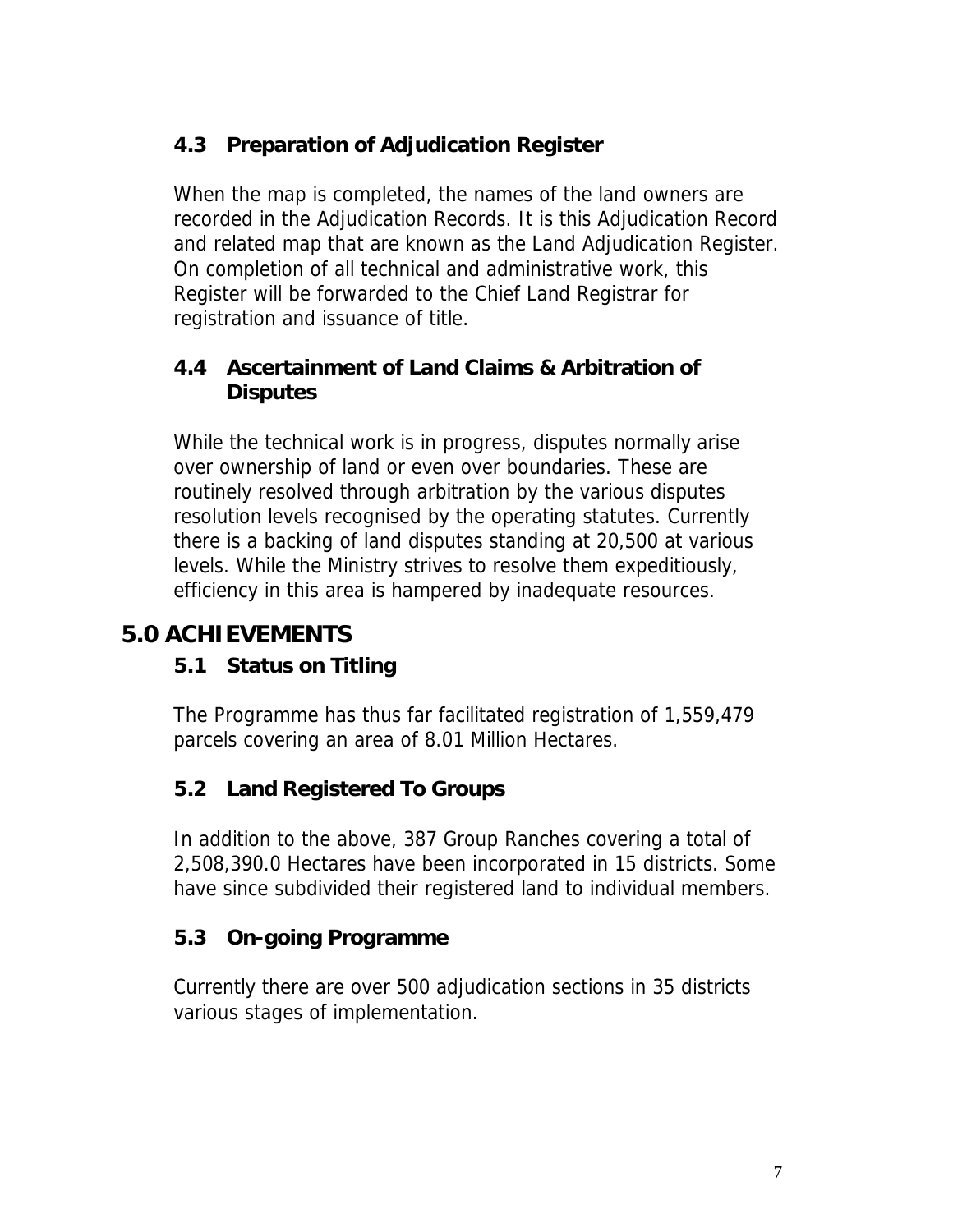#### **5.4 Areas Awaiting Adjudication**

The Land adjudication programme has not been introduced in North Eastern Province, Turkana in Rift-Valley Province and Moyale district in Eastern Province. In Tana River district, the process was suspended due to conflict between agriculturalists and pastoralists.

#### **6.0 CHALLENGES**

 At its inception the land adjudication programme was envisaged to be finalised within ten years. However, the exercise has adopted a face of permanency due to various factors:-

- Ø Inadequate resources to expedite the programmes.
- Ø Out dated survey methods.
- Ø Inappropriate/obsolete survey equipment such as chains, plane tables and measuring bands
- Ø Inadequate transport to supervise work.
- Ø Lack of camping equipment leading to technical staff walking about twenty kilometres daily over difficult terrain in the scotching sun. This often compromises the quantity and quality of work.
- Ø Training of technical staff in modern methods of survey
- Ø Recruitment of surveyors to lead technical teams.

## **7.0 WAY FORWARD**

## **7.1 Adoption of Best Practices**

There is urgent demand to finalise areas that are in progress and for extension of land adjudication services to the arid and semiarid areas of this country. Given the centrality of the land resource in the Kenyan economy, it is time to come up with new and innovative ways that will ensure all land is registered as a matter of priority.

#### **7.2 Proposals For Enhancing The Process**

Proposals for expediting the titling process include:

• Digitization of maps and adjudication records